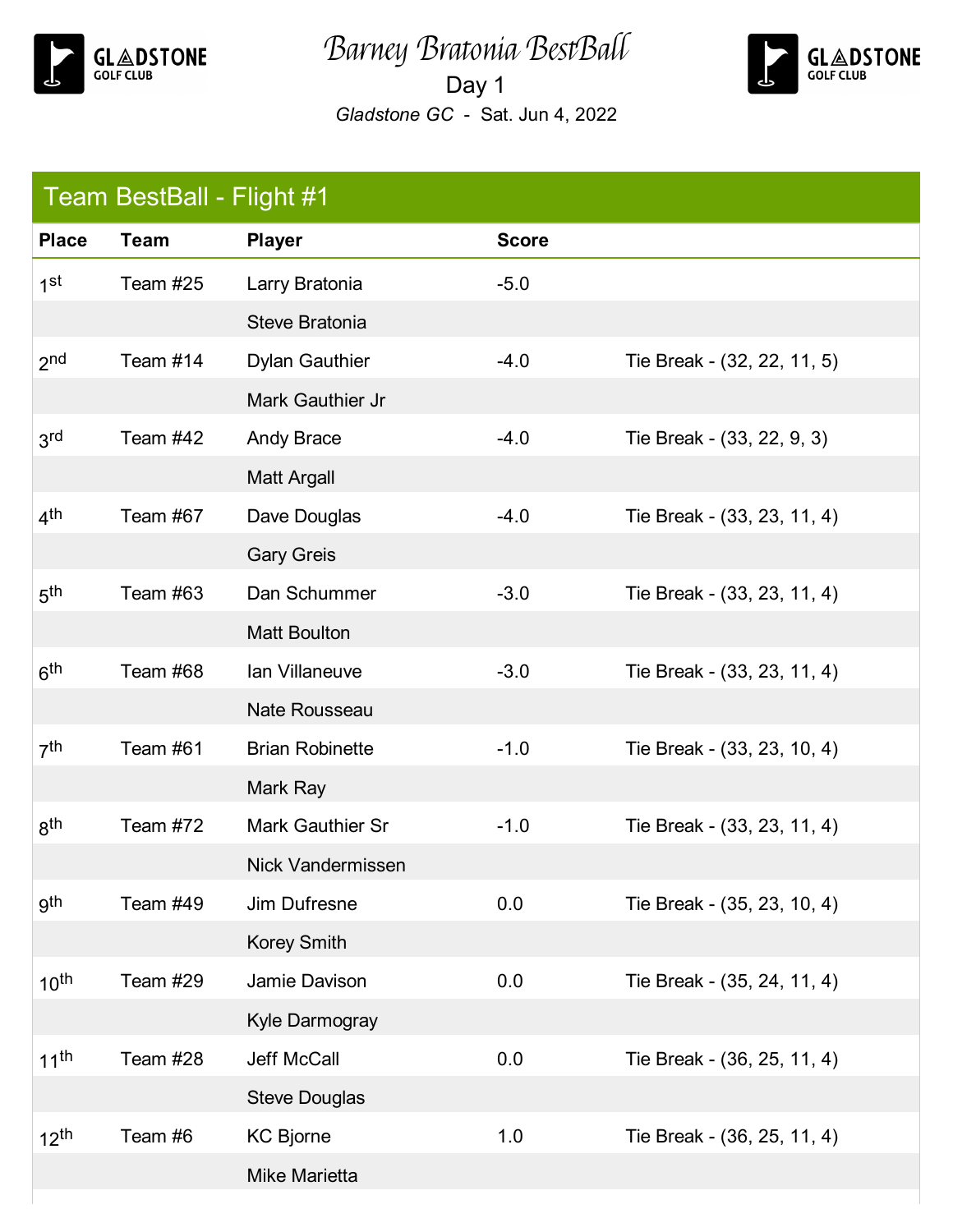| 13 <sup>rd</sup>   | Team #71 | Dean Ellis           | 1.0 | Tie Break - (36, 25, 13, 5) |
|--------------------|----------|----------------------|-----|-----------------------------|
|                    |          | Scott Erickson       |     |                             |
| $14$ <sup>th</sup> | Team #5  | Jason Ghiardi        | 2.0 | Tie Break - (36, 25, 12, 4) |
|                    |          | <b>Rick Rhoades</b>  |     |                             |
| 15 <sup>th</sup>   | Team #27 | <b>Buzz Richards</b> | 2.0 | Tie Break - (37, 26, 12, 4) |
|                    |          | Jeff Canull          |     |                             |
| 16 <sup>th</sup>   | Team #12 | Joe Quinn            | 3.0 | Tie Break - (35, 24, 12, 5) |
|                    |          | Owen Quinn           |     |                             |
| 17 <sup>th</sup>   | Team #9  | <b>Andy Petrin</b>   | 3.0 | Tie Break - (35, 25, 12, 5) |
|                    |          | <b>Tom Gereau</b>    |     |                             |
| 18 <sup>th</sup>   | Team #50 | James Smith          | 3.0 | Tie Break - (35, 26, 13, 5) |
|                    |          | Matt Smith Jr        |     |                             |
| 19 <sup>th</sup>   | Team #26 | Erik Spindler        | 3.0 | Tie Break - (36, 25, 10, 4) |
|                    |          | <b>Tim Kramer</b>    |     |                             |
| 20 <sup>th</sup>   | Team #16 | Kyle Monroe          | 3.0 | Tie Break - (37, 26, 12, 5) |
|                    |          | <b>Scott Prunick</b> |     |                             |
| 21 <sup>th</sup>   | Team #58 | James Wilson         | 3.0 | Tie Break - (39, 28, 13, 4) |
|                    |          | Murray Johnson       |     |                             |
| 22 <sup>nd</sup>   | Team #65 | Ken Wilkie           | 4.0 | Tie Break - (35, 25, 11, 4) |
|                    |          | Mark Gill            |     |                             |
| 23 <sup>rd</sup>   | Team #57 | <b>Andrew Wilson</b> | 4.0 | Tie Break - (36, 24, 13, 5) |
|                    |          | Tom Wilson           |     |                             |
| $24$ <sup>th</sup> | Team #37 | Dan McCarthy         | 4.0 | Tie Break - (38, 27, 12, 5) |
|                    |          | <b>Jude VanDamme</b> |     |                             |
| 25 <sup>th</sup>   | Team #59 | Karl Scheeneman      | 4.0 | Tie Break - (39, 28, 13, 5) |
|                    |          | <b>Randy Eis</b>     |     |                             |
| 26 <sup>th</sup>   | Team #48 | Derek Depuydt        | 5.0 | Tie Break - (38, 27, 13, 5) |
|                    |          | Mark Depuydt         |     |                             |
| 27 <sup>th</sup>   | Team #38 | <b>Bob Hewitt</b>    | 5.0 | Tie Break - (39, 28, 13, 5) |
|                    |          | Dale Hongisto        |     |                             |
| 28 <sup>th</sup>   | Team #30 | Alex Chouinard       | 6.0 | Tie Break - (35, 25, 12, 5) |
|                    |          |                      |     |                             |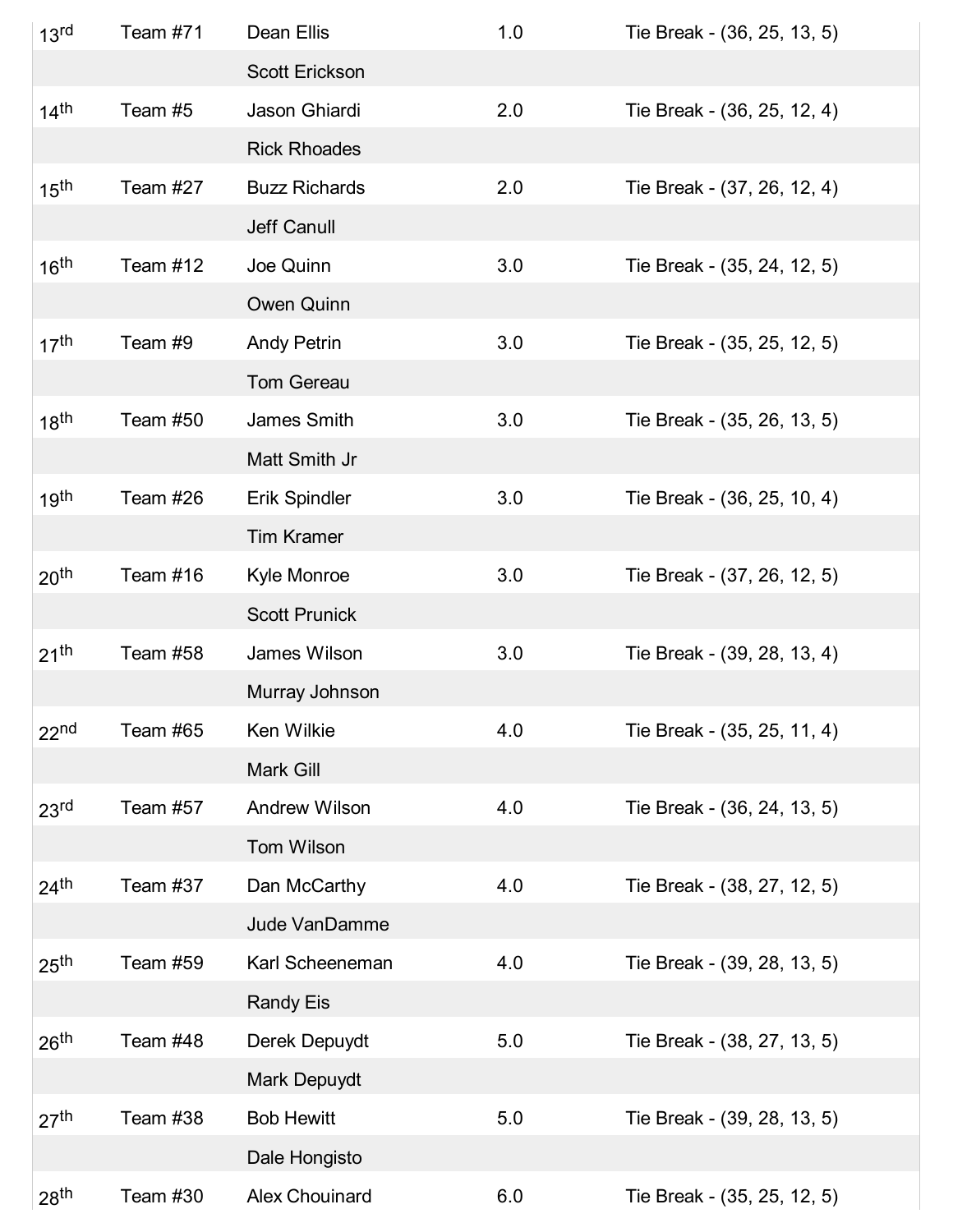|                    |          | <b>Jared Ness</b>        |     |                             |
|--------------------|----------|--------------------------|-----|-----------------------------|
| 29 <sup>th</sup>   | Team #10 | Jake Peterson            | 6.0 | Tie Break - (36, 24, 11, 4) |
|                    |          | Ryan Pairolero           |     |                             |
| 30 <sup>th</sup>   | Team #34 | <b>Phil LaMarche</b>     | 6.0 | Tie Break - (36, 24, 11, 4) |
|                    |          | Rob Rebholz              |     |                             |
| 31 <sup>th</sup>   | Team #52 | Dan Soderman             | 6.0 | Tie Break - (37, 27, 14, 5) |
|                    |          | Lloyd Tuskan             |     |                             |
| 32 <sup>nd</sup>   | Team #53 | Jake Berlinski           | 6.0 | Tie Break - (38, 28, 13, 5) |
|                    |          | <b>Noah Coble</b>        |     |                             |
| 33 <sup>rd</sup>   | Team #7  | <b>Rick LaFleur</b>      | 6.0 | Tie Break - (39, 28, 14, 6) |
|                    |          | <b>Scott Neurohr</b>     |     |                             |
| 34 <sup>th</sup>   | Team #64 | Hondo Depew              | 6.0 | Tie Break - (40, 26, 12, 5) |
|                    |          | Joe Pigeon               |     |                             |
| 35 <sup>th</sup>   | Team #62 | Mike Brayak              | 7.0 | Tie Break - (37, 25, 11, 4) |
|                    |          | <b>Steve VanEnkevort</b> |     |                             |
| 36 <sup>th</sup>   | Team #18 | Jeff Wolverton           | 7.0 | Tie Break - (38, 25, 12, 4) |
|                    |          | <b>Scott Villaneuve</b>  |     |                             |
| 37 <sup>th</sup>   | Team #36 | <b>Brent Kallio</b>      | 7.0 | Tie Break - (38, 26, 11, 4) |
|                    |          | Oge Kallio               |     |                             |
| 38 <sup>th</sup>   | Team #8  | <b>Brian LaCrosse</b>    | 7.0 | Tie Break - (39, 27, 12, 5) |
|                    |          | Dave Harris              |     |                             |
| 39 <sup>th</sup>   | Team #51 | <b>Adam Smith</b>        | 7.0 | Tie Break - (40, 27, 12, 4) |
|                    |          | <b>Brian Gannon</b>      |     |                             |
| 40 <sup>th</sup>   | Team #41 | Dan Viitala              | 8.0 | Tie Break - (37, 26, 12, 4) |
|                    |          | Mike Peterson            |     |                             |
| $41$ <sup>th</sup> | Team #40 | <b>Gary Moulton</b>      | 8.0 | Tie Break - (39, 27, 12, 4) |
|                    |          | <b>Phil Nelson</b>       |     |                             |
| 42 <sup>nd</sup>   | Team #17 | Joe Rousseau             | 8.0 | Tie Break - (39, 28, 13, 5) |
|                    |          | Mark LeGault             |     |                             |
| 43 <sup>rd</sup>   | Team #33 | Jon Golzynski            | 8.0 | Tie Break - (40, 27, 12, 4) |
|                    |          |                          |     |                             |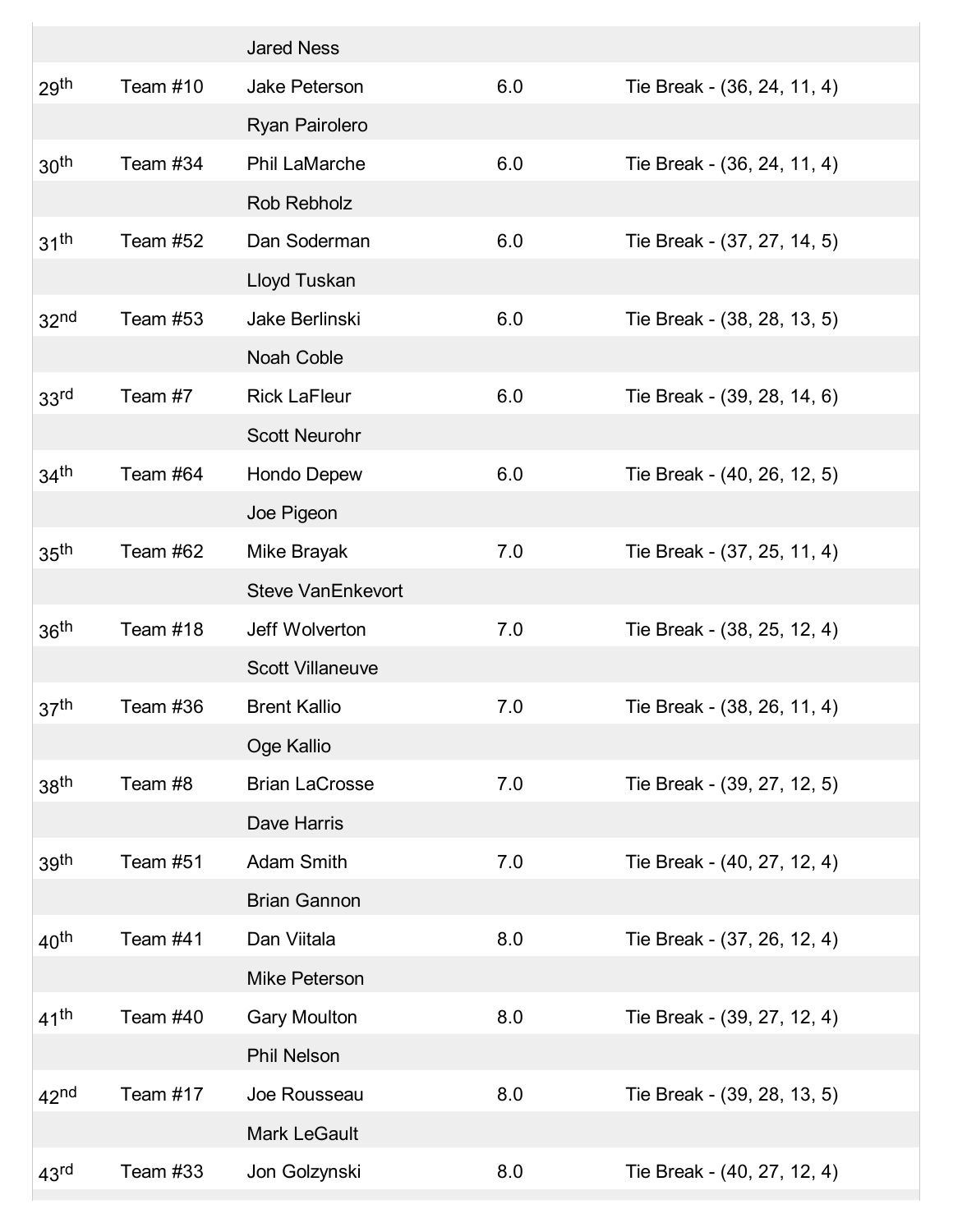|                    |          | <b>Steve Kaukola</b>  |      |                             |
|--------------------|----------|-----------------------|------|-----------------------------|
| $44$ <sup>th</sup> | Team #43 | <b>Brian Busick</b>   | 9.0  | Tie Break - (38, 27, 12, 3) |
|                    |          | <b>Jeff Busick</b>    |      |                             |
| $45^{\text{th}}$   | Team #60 | Adam Scheeneman       | 9.0  | Tie Break - (39, 27, 12, 5) |
|                    |          | Andrew Scheeneman     |      |                             |
| 46 <sup>th</sup>   | Team #56 | Dan Child             | 9.0  | Tie Break - (39, 27, 13, 5) |
|                    |          | <b>Terry Baker</b>    |      |                             |
| 47 <sup>th</sup>   | Team #2  | <b>Brad Harris</b>    | 9.0  | Tie Break - (40, 27, 13, 5) |
|                    |          | <b>Rob Harris</b>     |      |                             |
| 48 <sup>th</sup>   | Team #19 | <b>Buddy Sternes</b>  | 9.0  | Tie Break - (41, 28, 13, 5) |
|                    |          | <b>Jerry Miller</b>   |      |                             |
| 49 <sup>th</sup>   | Team #69 | John Schummer         | 10.0 | Tie Break - (38, 25, 12, 5) |
|                    |          | <b>Tim Robbins</b>    |      |                             |
| 50 <sup>th</sup>   | Team #3  | <b>Ben Linder</b>     | 10.0 | Tie Break - (38, 26, 12, 5) |
|                    |          | <b>Scott Linder</b>   |      |                             |
| $51^{\text{th}}$   | Team #47 | Dan Amberg            | 10.0 | Tie Break - (38, 28, 14, 6) |
|                    |          | Jeff Backstrom        |      |                             |
| 52 <sup>nd</sup>   | Team #35 | Joe Kallio            | 10.0 | Tie Break - (41, 27, 12, 5) |
|                    |          | <b>Storm Fournier</b> |      |                             |
| 53 <sup>rd</sup>   | Team #15 | <b>Bill Peltier</b>   | 11.0 | Tie Break - (40, 28, 13, 5) |
|                    |          | <b>Jim Peltier</b>    |      |                             |
| $54$ <sup>th</sup> | Team #24 | Jerod DeLany          | 11.0 | Tie Break - (41, 28, 12, 4) |
|                    |          | Nathan DeLany         |      |                             |
| 55 <sup>th</sup>   | Team #46 | Fran Ettenhofer       | 11.0 | Tie Break - (41, 28, 14, 6) |
|                    |          | John Ettenhofer       |      |                             |
| 56 <sup>th</sup>   | Team #55 | Peter Kroes           | 11.0 | Tie Break - (41, 30, 15, 5) |
|                    |          | Ron Wilson            |      |                             |
| 57 <sup>th</sup>   | Team #70 | <b>Brian Rahilly</b>  | 11.0 | Tie Break - (43, 31, 15, 6) |
|                    |          | <b>Chad Rahilly</b>   |      |                             |
| 58 <sup>th</sup>   | Team #11 | <b>Brian Ebbesen</b>  | 12.0 | Tie Break - (40, 28, 13, 5) |
|                    |          | Kevin Ebbesen         |      |                             |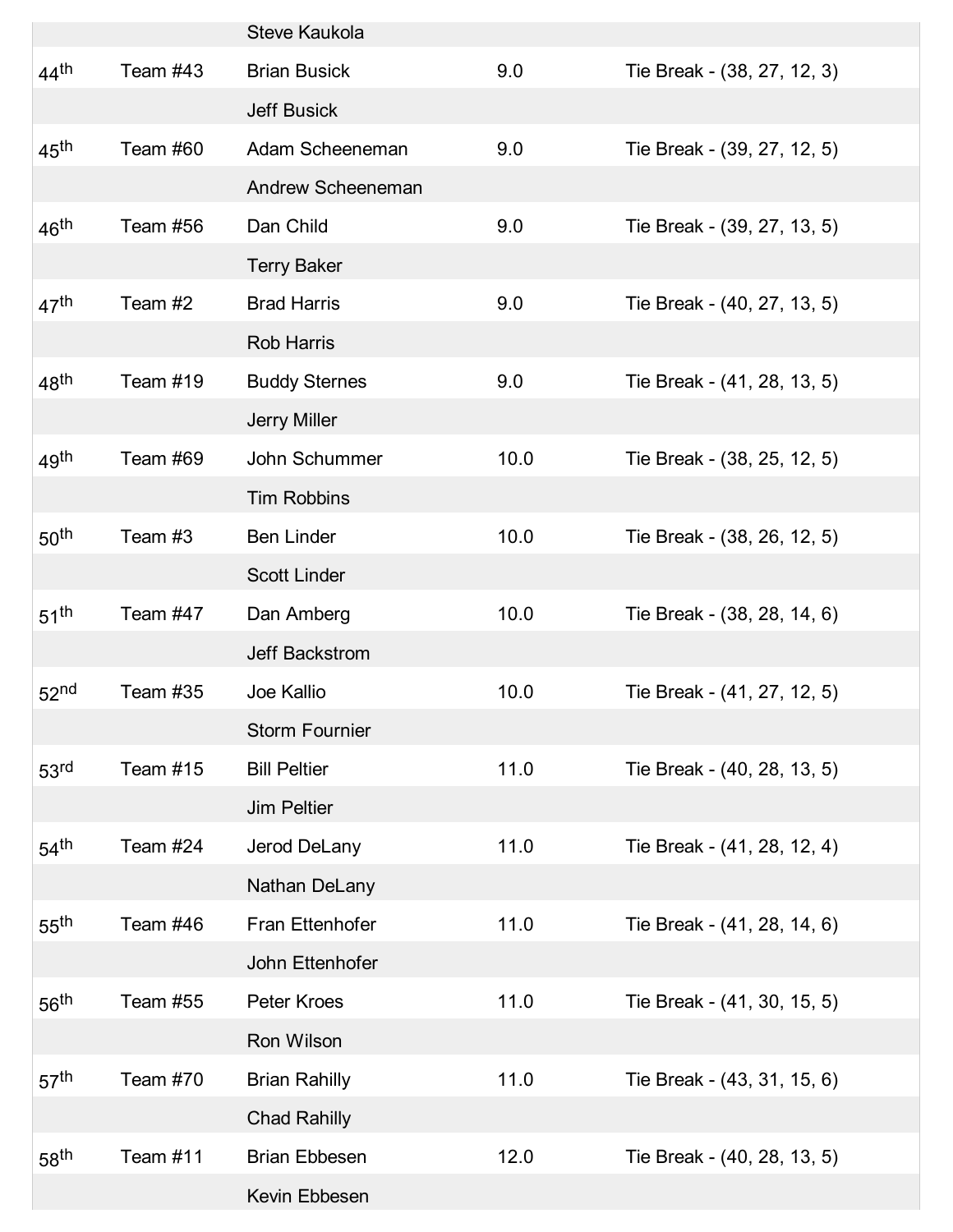| 59 <sup>th</sup>   | Team #32 | <b>Bill Henson</b>     | 12.0 | Tie Break - (43, 29, 14, 5) |
|--------------------|----------|------------------------|------|-----------------------------|
|                    |          | John Krout             |      |                             |
| 60 <sup>th</sup>   | Team #22 | Jody Holm              | 13.0 | Tie Break - (39, 27, 13, 4) |
|                    |          | Tom Tousignant         |      |                             |
| $61^{\text{th}}$   | Team #13 | <b>Craig Ness</b>      | 13.0 | Tie Break - (40, 27, 13, 5) |
|                    |          | <b>Quinn Barrios</b>   |      |                             |
| 62 <sup>nd</sup>   | Team #39 | Dan Riopelle           | 13.0 | Tie Break - (42, 31, 15, 5) |
|                    |          | Tom Rahilly            |      |                             |
| 63 <sup>rd</sup>   | Team #54 | Jameson Miller         | 14.0 | Tie Break - (41, 27, 13, 5) |
|                    |          | <b>Mike Busick</b>     |      |                             |
| $64^{\text{th}}$   | Team #31 | David Kallio           | 14.0 | Tie Break - (42, 30, 15, 7) |
|                    |          | <b>Mike Kallio</b>     |      |                             |
| $65^{\text{th}}$   | Team #23 | <b>Bruce Cline</b>     | 14.0 | Tie Break - (43, 29, 13, 5) |
|                    |          | Jeremy Barron          |      |                             |
| $66$ <sup>th</sup> | Team #4  | <b>Bob Linder</b>      | 15.0 | Tie Break - (42, 27, 13, 5) |
|                    |          | Ken Linder             |      |                             |
| 67 <sup>th</sup>   | Team #20 | Don McLeod             | 15.0 | Tie Break - (43, 31, 14, 6) |
|                    |          | Rob Freeman            |      |                             |
| 68 <sup>th</sup>   | Team #66 | <b>Todd Petrangelo</b> | 15.0 | Tie Break - (43, 32, 14, 5) |
|                    |          | <b>Tom Moul</b>        |      |                             |
| 69 <sup>th</sup>   | Team #21 | Dave Brock             | 16.0 |                             |
|                    |          | Jim Winker             |      |                             |
| 70 <sup>th</sup>   | Team #45 | <b>Drake Strehl</b>    | 17.0 |                             |
|                    |          | Sage Strehl            |      |                             |
| $71^{th}$          | Team #44 | <b>Derek Strehl</b>    | 18.0 |                             |
|                    |          | Doug Strehl            |      |                             |
| 72 <sup>nd</sup>   | Team #1  | Jerry Harris           | 20.0 |                             |
|                    |          | Marv Cartwright        |      |                             |

## Skins